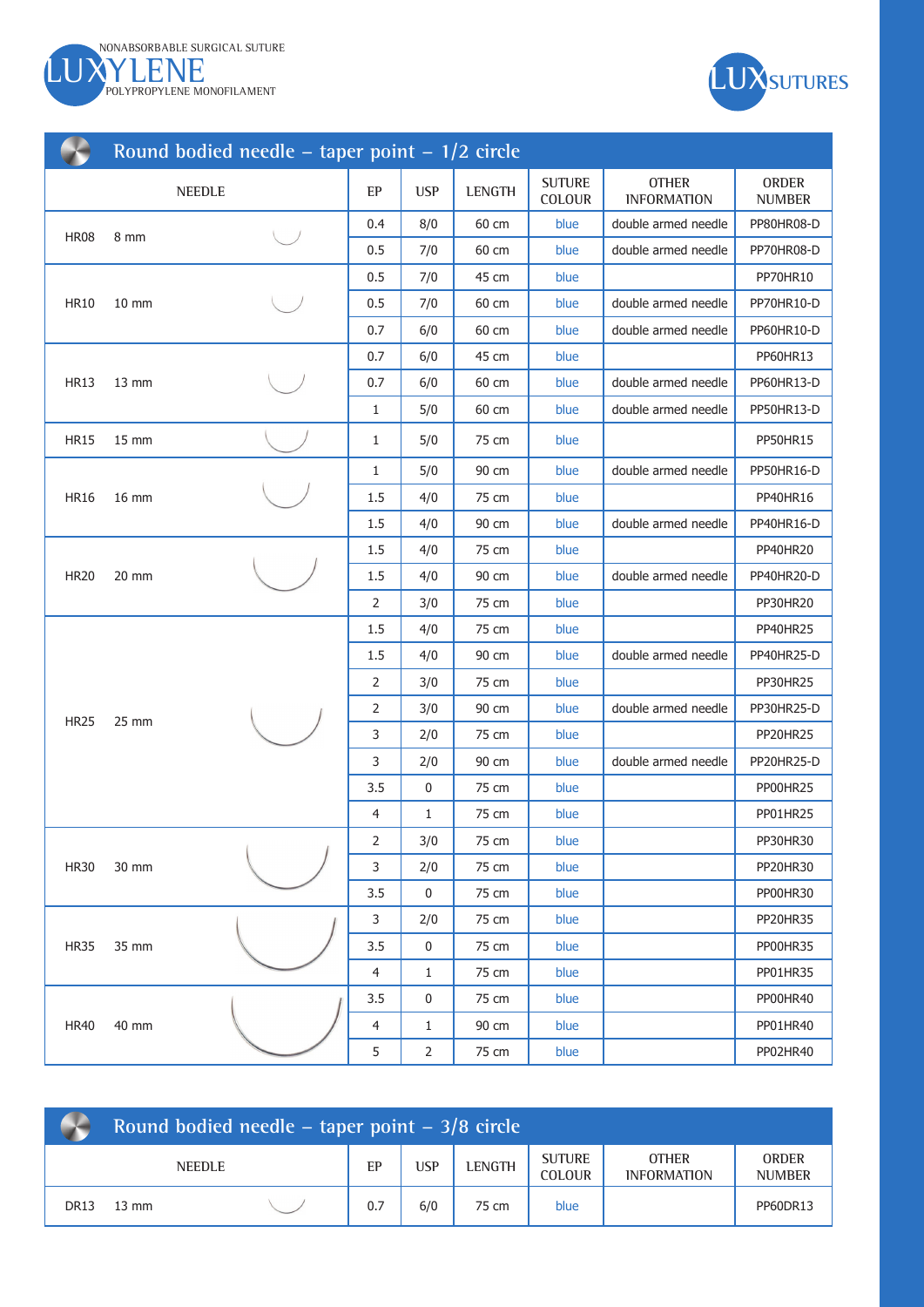LUXYLENE MONOFILAMENT NONABSORBABLE SURGICAL SUTURE

| Round bodied needle – taper point $-3/8$ circle – double armed needle |                 |  |     |            |               |                                |                                    |                               |  |  |  |
|-----------------------------------------------------------------------|-----------------|--|-----|------------|---------------|--------------------------------|------------------------------------|-------------------------------|--|--|--|
| <b>NEEDLE</b>                                                         |                 |  | EP  | <b>USP</b> | <b>LENGTH</b> | <b>SUTURE</b><br><b>COLOUR</b> | <b>OTHER</b><br><b>INFORMATION</b> | <b>ORDER</b><br><b>NUMBER</b> |  |  |  |
| <b>DR08</b>                                                           | 8 mm            |  | 0.4 | 8/0        | 45 cm         | blue                           |                                    | PP80DR08-D                    |  |  |  |
|                                                                       |                 |  | 0.5 | 7/0        | 60 cm         | blue                           |                                    | PP70DR08-D                    |  |  |  |
|                                                                       | $10 \text{ mm}$ |  | 0.5 | 7/0        | 60 cm         | blue                           |                                    | <b>PP70DR10-D</b>             |  |  |  |
| <b>DR10</b>                                                           |                 |  | 0.7 | 6/0        | 60 cm         | blue                           |                                    | PP60DR10-D                    |  |  |  |
|                                                                       | $13 \text{ mm}$ |  | 0.5 | 7/0        | 60 cm         | blue                           |                                    | PP70DR13-D                    |  |  |  |
| <b>DR13</b>                                                           |                 |  | 0.7 | 6/0        | 60 cm         | blue                           |                                    | PP60DR13-D                    |  |  |  |
|                                                                       |                 |  |     | 5/0        | 75 cm         | blue                           |                                    | <b>PP50DR13-D</b>             |  |  |  |

|             | Reverse cutting needle $-3/8$ circle |               |                |            |        |                                |                                    |                               |  |  |  |
|-------------|--------------------------------------|---------------|----------------|------------|--------|--------------------------------|------------------------------------|-------------------------------|--|--|--|
|             |                                      | <b>NEEDLE</b> | EP             | <b>USP</b> | LENGTH | <b>SUTURE</b><br><b>COLOUR</b> | <b>OTHER</b><br><b>INFORMATION</b> | <b>ORDER</b><br><b>NUMBER</b> |  |  |  |
|             |                                      |               | 0.7            | 6/0        | 45 cm  | blue                           |                                    | PP60DS12                      |  |  |  |
| <b>DS12</b> | $12 \, \text{mm}$                    |               | 0.7            | 6/0        | 75 cm  | blue                           |                                    | PP60DS12-75                   |  |  |  |
|             |                                      |               | 1              | 5/0        | 45 cm  | blue                           |                                    | PP50DS12                      |  |  |  |
|             |                                      |               | 0.7            | 6/0        | 45 cm  | blue                           |                                    | PP60DS16                      |  |  |  |
|             |                                      |               | $\mathbf{1}$   | 5/0        | 45 cm  | blue                           |                                    | PP50DS16                      |  |  |  |
| <b>DS16</b> | 16 mm                                |               | 1              | 5/0        | 75 cm  | blue                           |                                    | PP50DS16-75                   |  |  |  |
|             |                                      |               | 1.5            | 4/0        | 45 cm  | blue                           |                                    | PP40DS16-45                   |  |  |  |
|             |                                      |               | 1.5            | 4/0        | 75 cm  | blue                           |                                    | PP40DS16                      |  |  |  |
|             |                                      |               | 2              | 3/0        | 75 cm  | blue                           |                                    | PP30DS16                      |  |  |  |
|             | 19 mm                                |               | $\mathbf{1}$   | 5/0        | 45 cm  | blue                           |                                    | PP50DS19-45                   |  |  |  |
|             |                                      |               | $\mathbf{1}$   | 5/0        | 75 cm  | blue                           |                                    | PP50DS19                      |  |  |  |
| <b>DS19</b> |                                      |               | 1.5            | 4/0        | 45 cm  | blue                           |                                    | PP40DS19-45                   |  |  |  |
|             |                                      |               | $1.5\,$        | 4/0        | 75 cm  | blue                           |                                    | PP40DS19                      |  |  |  |
|             |                                      |               | $\overline{2}$ | 3/0        | 75 cm  | blue                           |                                    | PP30DS19                      |  |  |  |
|             |                                      |               | 1.5            | 4/0        | 75 cm  | blue                           |                                    | PP40DS24                      |  |  |  |
| DS24        | 24 mm                                |               | 2              | 3/0        | 75 cm  | blue                           |                                    | PP30DS24                      |  |  |  |
|             |                                      |               | 3              | 2/0        | 75 cm  | blue                           |                                    | PP20DS24                      |  |  |  |
|             |                                      |               | 2              | 3/0        | 75 cm  | blue                           |                                    | PP30DS30                      |  |  |  |
| <b>DS30</b> | 30 mm                                |               | 3              | 2/0        | 75 cm  | blue                           |                                    | PP20DS30                      |  |  |  |
|             |                                      |               | 3.5            | 0          | 75 cm  | blue                           |                                    | PP00DS30                      |  |  |  |
| <b>DS36</b> | 36 mm                                |               | 3.5            | 2          | 75 cm  | blue                           |                                    | PP00DS36                      |  |  |  |
|             |                                      |               | 4              | 1          | 75 cm  | blue                           |                                    | PP01DS36                      |  |  |  |
|             |                                      |               | 3              | 2/0        | 75 cm  | blue                           |                                    | PP20DS40                      |  |  |  |
| <b>DS40</b> | 40 mm                                |               | 3.5            | 0          | 75 cm  | blue                           |                                    | PP00DS40                      |  |  |  |
|             |                                      |               | 4              | 1          | 90 cm  | blue                           |                                    | PP01DS40                      |  |  |  |